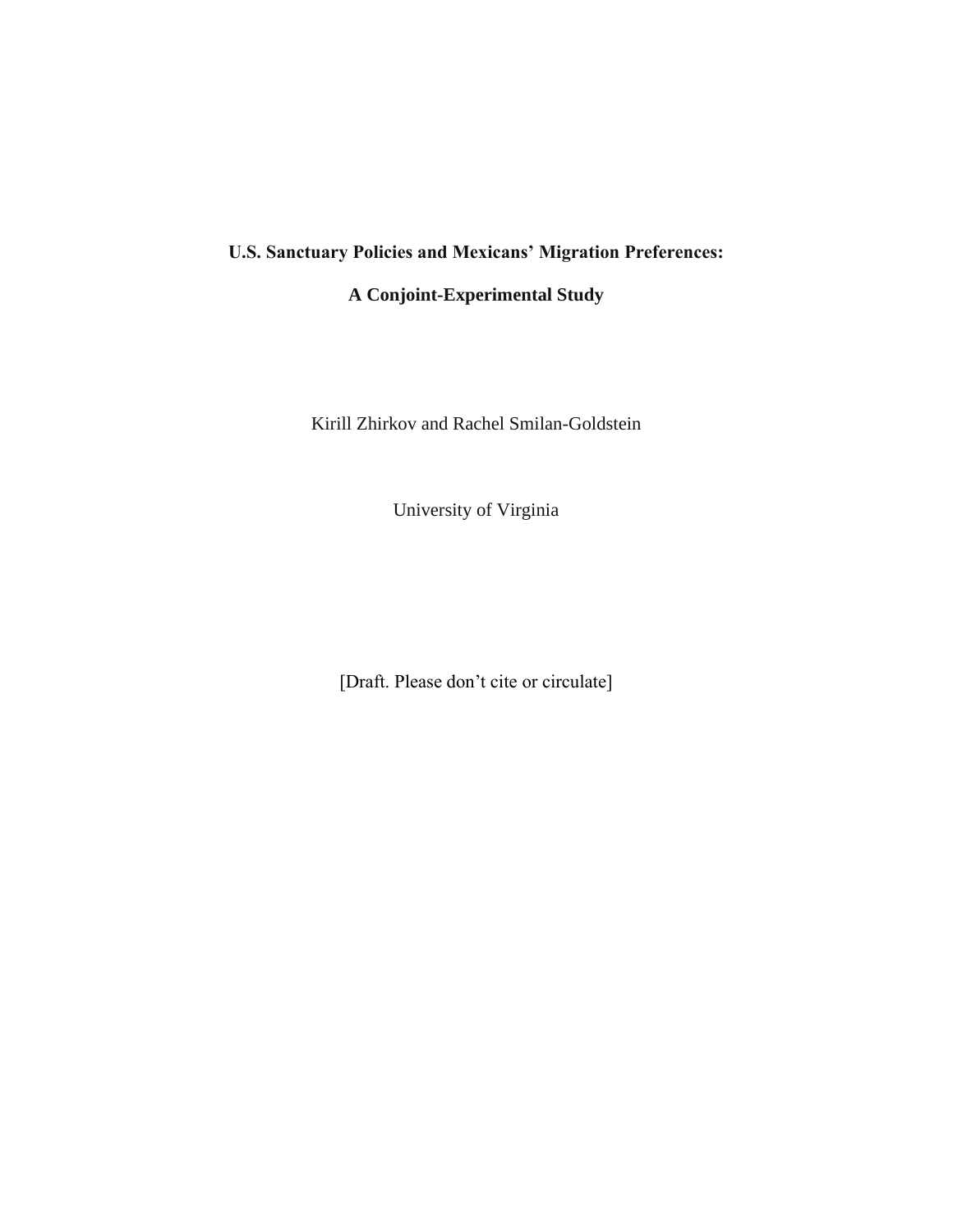## **Abstract**

The debate on immigration policy and enforcement in the United States often revolves around the phenomenon of sanctuary cities. While past research accounts for Americans' attitudes toward sanctuary cities and the effects of sanctuary policies on immigrant and Latino communities, less is known about how potential migrants factor sanctuary status into moving decisions. In this study, we implement a conjoint experiment with respondents in Mexico. Its results reveal that sanctuary status indeed increases attractiveness of potential immigration destinations in the United States. However, its effect is overshadowed by preferences for localities with many jobs and low crime rates, as well as ones that voted for Biden in 2020. Despite emphasis on sanctuary cities in U.S. political rhetoric, sanctuary policies only modestly increase the attractiveness of cities for potential migrants.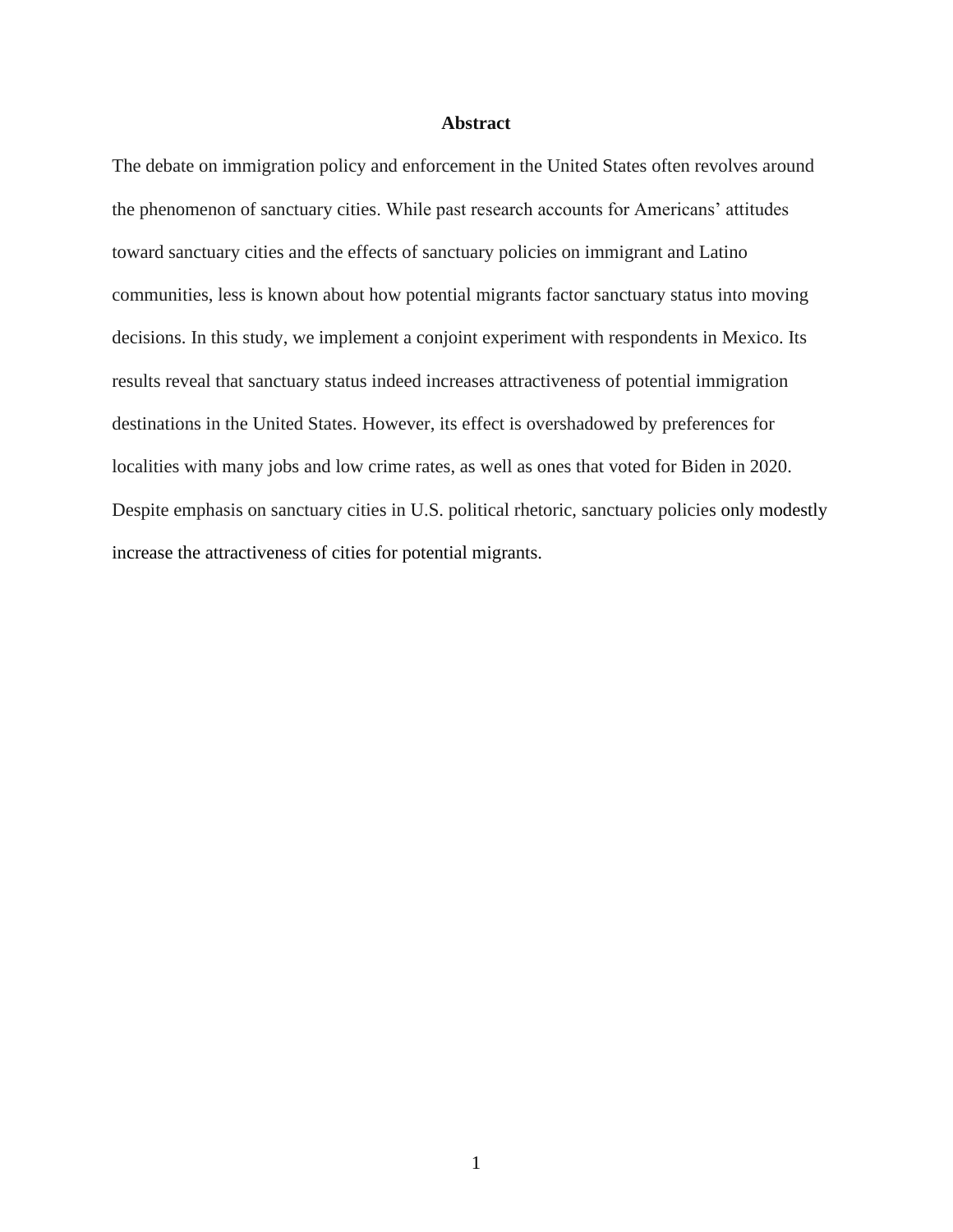The debate on immigration policy and enforcement in the United States often revolves around the phenomenon of sanctuary cities, with conservative and liberal politicians often offering opposite views on sanctuary policies.<sup>1</sup> Those who advocate for restrictive immigration policies routinely argue that sanctuary policies increase crime. For instance, former Attorney General Jeff Sessions commented: "Jurisdictions that adopt so-called 'sanctuary policies' also adopt the view that the protection of criminal aliens is more important than the protection of law-abiding citizens and of the rule of law." <sup>2</sup> Proponents of sanctuary initiatives, in turn, claim that they foster social inclusion of immigrants. For instance, the City of San Francisco claims that, under its sanctuary policy, "all residents, regardless of immigration status, feel comfortable accessing… public health services and benefit programs."<sup>3</sup>

Social scientists have evaluated both claims and found different amounts of support for them. For instance, existing research shows that sanctuary policies have no discernable effect on crime rates (Gonzalez O'Brien, Collingwood, and El-Khatib 2019). At the same time, strict immigration enforcement imposes a substantial toll in terms of public health and social isolation, and these negative outcomes disproportionately impact Latino communities (Nichols, LeBron, and Pedraza 2018; Simmons, Menjivar, and Salerno Valdez 2021; Wang and Kaushal 2019). Sanctuary policies, conversely, can improve the sense of belonging and cooperation with law enforcement—and Latinos, again, are most strongly affected (Huo et al. 2018; Martinez-Schuldt and Martinez 2021).

With local-level sanctuary initiatives increasingly in the spotlight of national politics,

<sup>&</sup>lt;sup>1</sup> We the term "sanctuary" to refer to policies that limit localities' cooperation with the federal government's effort to enforce immigration law. It is worth noting that such policies can apply at the county level and are not solely found in urban areas.

<sup>&</sup>lt;sup>2</sup> https://www.justice.gov/opa/pr/justice-department-sends-letters-29-jurisdictions-regarding-their-compliance-8usc-1373

<sup>3</sup> https://sf.gov/information/sanctuary-city-ordinance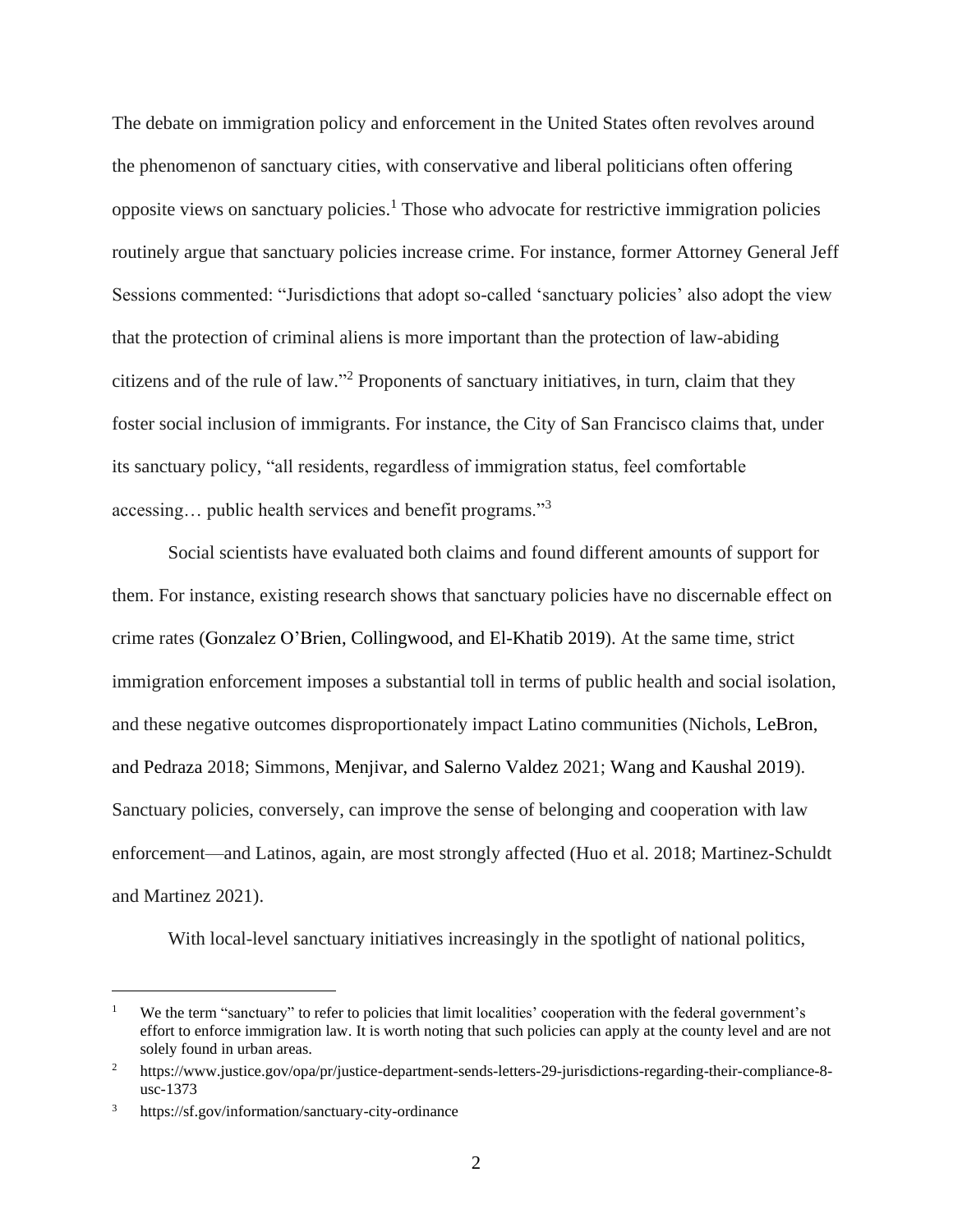scholars have recently moved to explore how Americans view sanctuary policies. For instance, existing evidence suggests that opinions on immigration enforcement and sanctuary cities in the United States are influenced by racial attitudes and partisanship (Casellas and Wallace 2020; Collingwood, Gonzalez O'Brien, and Tafoya 2020). At the same time, much less is known about what potential immigrants—the very people sanctuary initiatives are supposed to protect—think about these policies.

We address this gap by examining how respondents in Mexico consider sanctuary city status in evaluating potential moving destinations in the United States. To compare the effect of sanctuary status on migration preferences to other characteristics of localities, we use conjoint experimental design. Results shows that sanctuary status has a significant, non-trivial effect on the perceived attractiveness of moving destinations. At the same time, jobs availability, crime rate, and presidential vote in 2020 all have larger effects on Mexicans' migration preferences. Overall, despite emphasis on sanctuary policies in U.S. political rhetoric, they only modestly increase the attractiveness of cities for potential immigrants.

#### **Migration Decisions as Multidimensional Choices**

Sanctuary jurisdictions in the United States are not evenly distributed. Places with educated, racially/ethnically diverse, and liberal populations are more likely to have sanctuary policies (Huang and Liu 2018). Studying preferences with respect to such policies thus requires a method that allows us to isolate sanctuary status from other attributes of a potential destination that can simultaneously impact moving decisions and can be correlated with the immigration enforcement regime.

We study how sanctuary policies factor into peoples' preferences for potential immigration destinations using a conjoint analysis, a survey-experimental technique designed to

3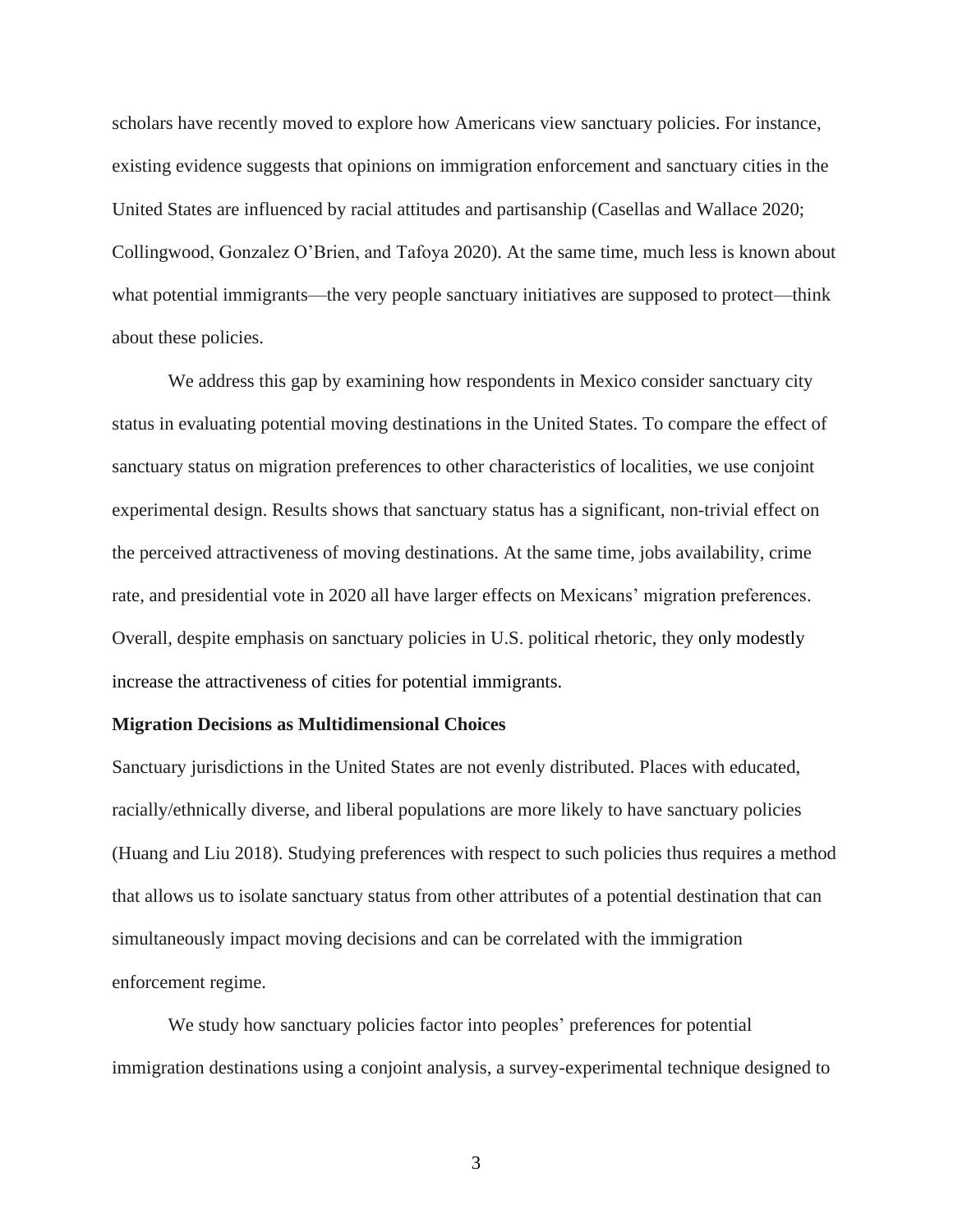assess multidimensional decisions (Hainmueller, Hopkins, and Yamamoto 2014). Conjoint experiments have been validated as a measure of preferences (Hainmueller, Hangartner, and Yamamoto 2015), and they are resilient to satisficing (Bansak et al. 2019). Conjoint experiments have already been used to study residential choices (Mummolo and Nall 2017), as well as migration intentions (Duch et al. 2022; Ferwerda and Gest 2021).

Given that Latinos are disproportionately targeted by U.S. immigration enforcement, we expect that localities with sanctuary status will be seen by Mexican respondents as more attractive moving destinations. At the same time, we do not have strong theoretical expectations about the relative magnitude of the sanctuary attribute relative to others, such as availability of jobs. Making such comparisons, made possible by the conjoint-experimental design, is an important innovation of our study. We also explore potential heterogeneity of effects for the sanctuary attribute across respondents' skin color (Ostfeld and Yadon 2022; Villareal 2010), socioeconomic status, and political ideology.

#### **Research Design**

In June 2021, we designed and fielded an original survey-experimental study in Mexico.<sup>4</sup> Not only is Mexico a country with primarily Latino residents, but about one-quarter of immigrants in the United States were born in Mexico.<sup>5</sup> Taken together, these factors make Mexico a good case study for the purpose of our research question. We recruited 972 respondents from a proprietary panel maintained by a research firm Netquest. The gender ratio in the final sample was 52.2% male to 47.8% female. Mean age was 41.6 years. The sample also covered all major geographic regions of the country.

<sup>&</sup>lt;sup>4</sup> The survey was fielded in Spanish. In the paper, we present English translations of the materials.

<sup>5</sup> https://www.ilctr.org/quick-us-immigration-statistics/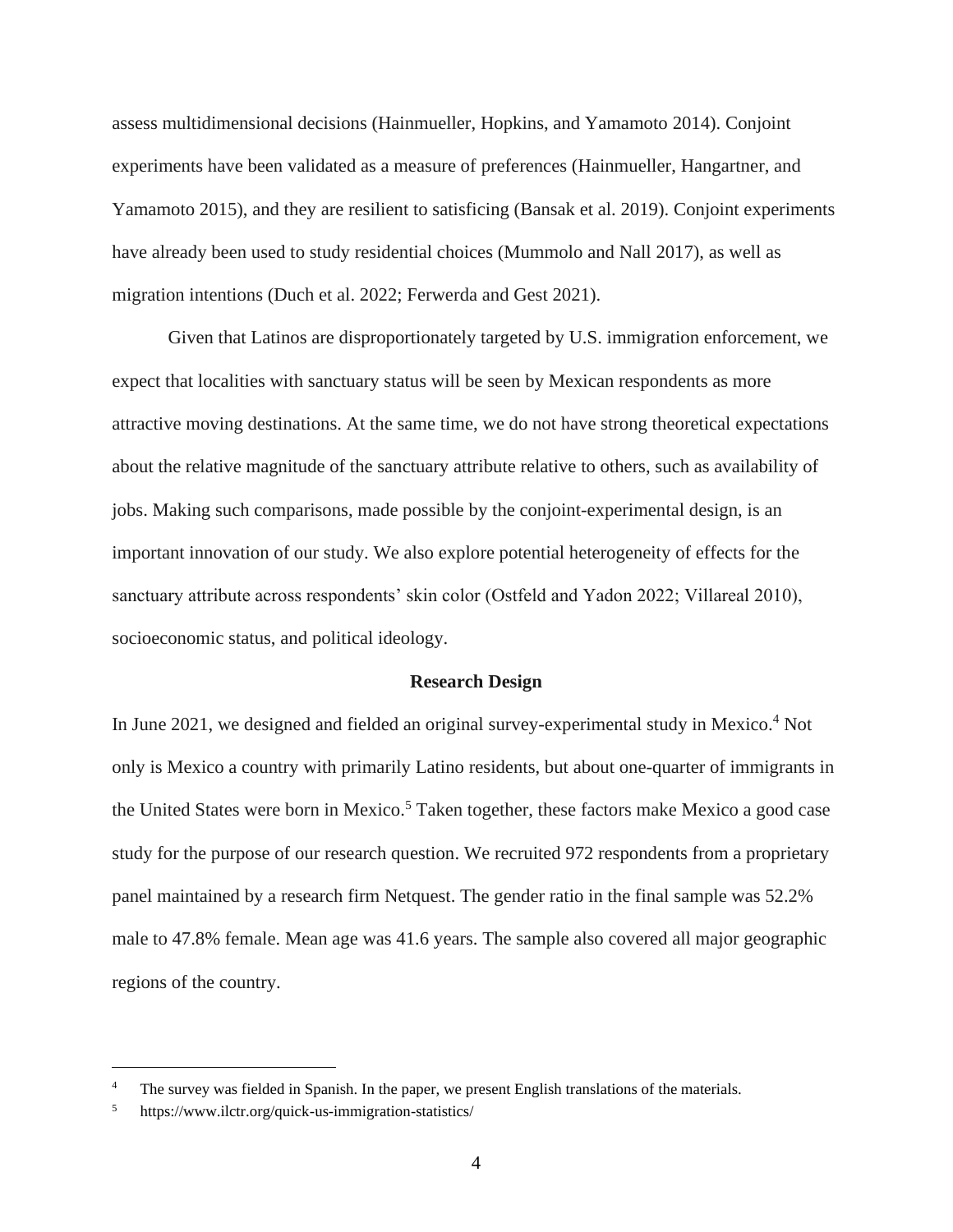The main component of the online survey was a conjoint experiment, in which respondents were asked to evaluate hypothetical moving destinations in the United States. Specifically, respondents were asked to identify places where, in their opinion, others would prefer to live and work.<sup>6</sup> Destinations (cities) were described in terms of six attributes corresponding to the key "pull" migration factors. Besides sanctuary status, these attributes were the following: job opportunities, Mexican community size, crime rate, and geographic region. Since sanctuary status can signal cities' political climate more broadly, we also included an attribute for the Biden vs. Trump vote in the  $2020$  presidential election.<sup>7</sup> Each respondent made ten choices and thus saw the total of 20 cities' descriptions. See Table 1 for the full list of conjoint attributes with possible values.<sup>8</sup>

| Attribute                                                                   | Values         |
|-----------------------------------------------------------------------------|----------------|
| Sanctuary city (doesn't cooperate with immigration enforcement in the U.S.) | Yes            |
|                                                                             | N <sub>0</sub> |
| Job opportunities                                                           | Many           |
|                                                                             | Few            |
| Mexican community                                                           | Large          |
|                                                                             | Small          |
| Crime rate                                                                  | Low            |
|                                                                             | High           |
| Candidate with most votes in the 2020 U.S. presidential election            | Biden          |
|                                                                             | Trump          |
| Region                                                                      | Midwest        |
|                                                                             | Northeast      |
|                                                                             | South          |
|                                                                             | West           |

**Table 1.** Conjoint attributes and values

After completing the conjoint task, respondents were asked about their skin color and

There were two reasons for choosing this formulation. First, we did not want to imply that all our Mexican respondents would want or had plans to move to the United States. Second, asking respondents about alleged preferences of others is a common survey technique that can reduce social desirability concerns.

<sup>7</sup> The "Trump factor" has been shown to impact public opinion in Latin America (Carreras Visconti, and Acacio 2021), and thus may be relevant for migration preferences among Mexicans.

<sup>8</sup> See Figure A1 in Online Appendix for an example of places' descriptions as seen by respondents.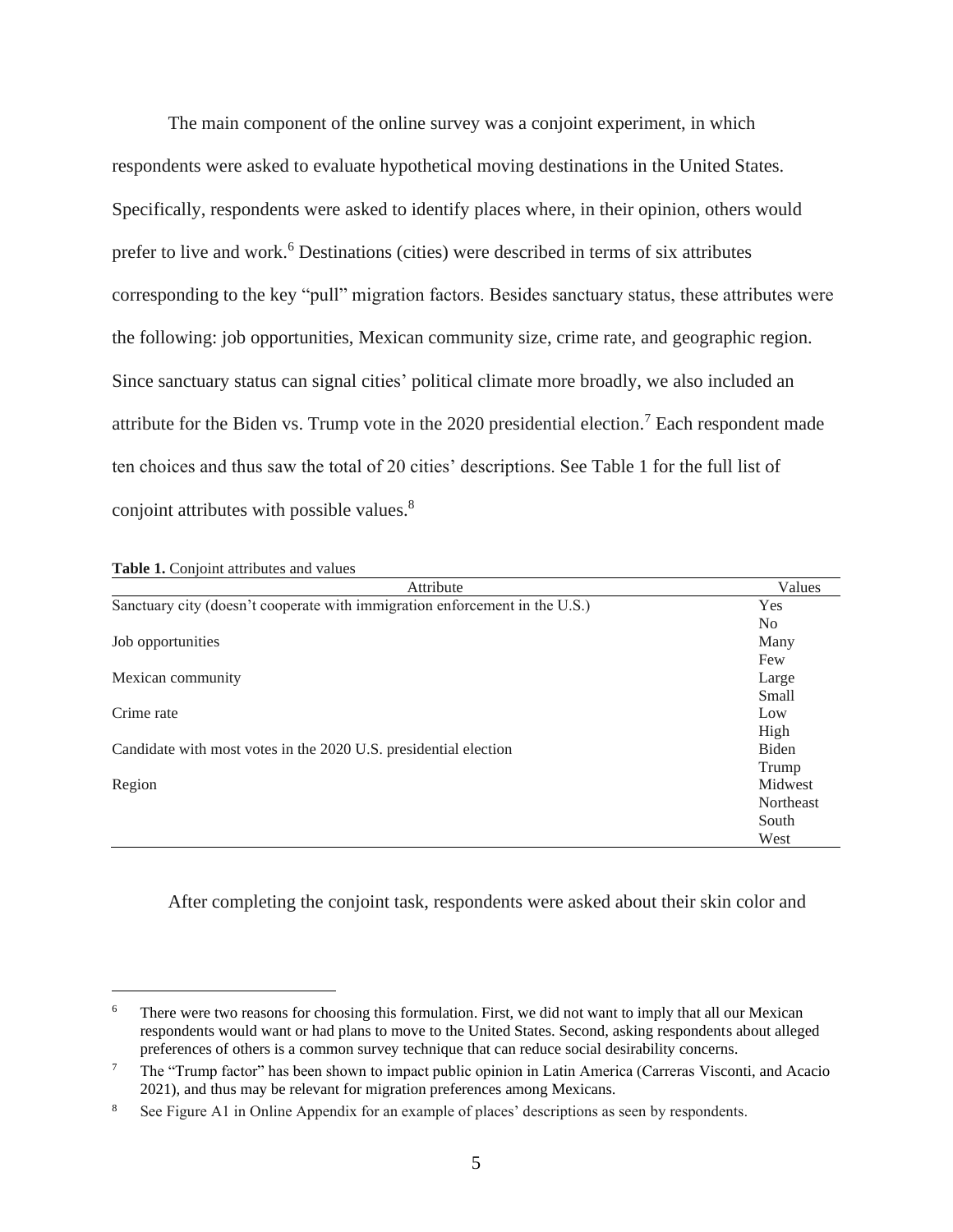political ideology.<sup>9</sup> Data on socioeconomic status was provided by Netquest.

## **Results**

We estimate average marginal component effects of destinations' attributes on perceived attractiveness using the standard procedure: OLS regression with standard errors clustered by respondent. Results are presented in Figure 1. Among the six attributes, job opportunities are most important: Places with many jobs are 24 percentage points more likely to be seen as the preferred migration destination compared to those with few jobs. This is followed by crime rate and the 2020 presidential vote, with the corresponding effects of 19 and 17 percentage points, respectively. A city with sanctuary status is 7 percentage points more likely to be perceived as an attractive place to move compared with a non-sanctuary city—equal to the effect of large vs. small Mexican community size. Region does not have significant or sizable effects.



**Figure 1.** Effects of destination attributes on probability of being preferred

The skin color question used the validated PERLA scale (Telles and Paschel 2014).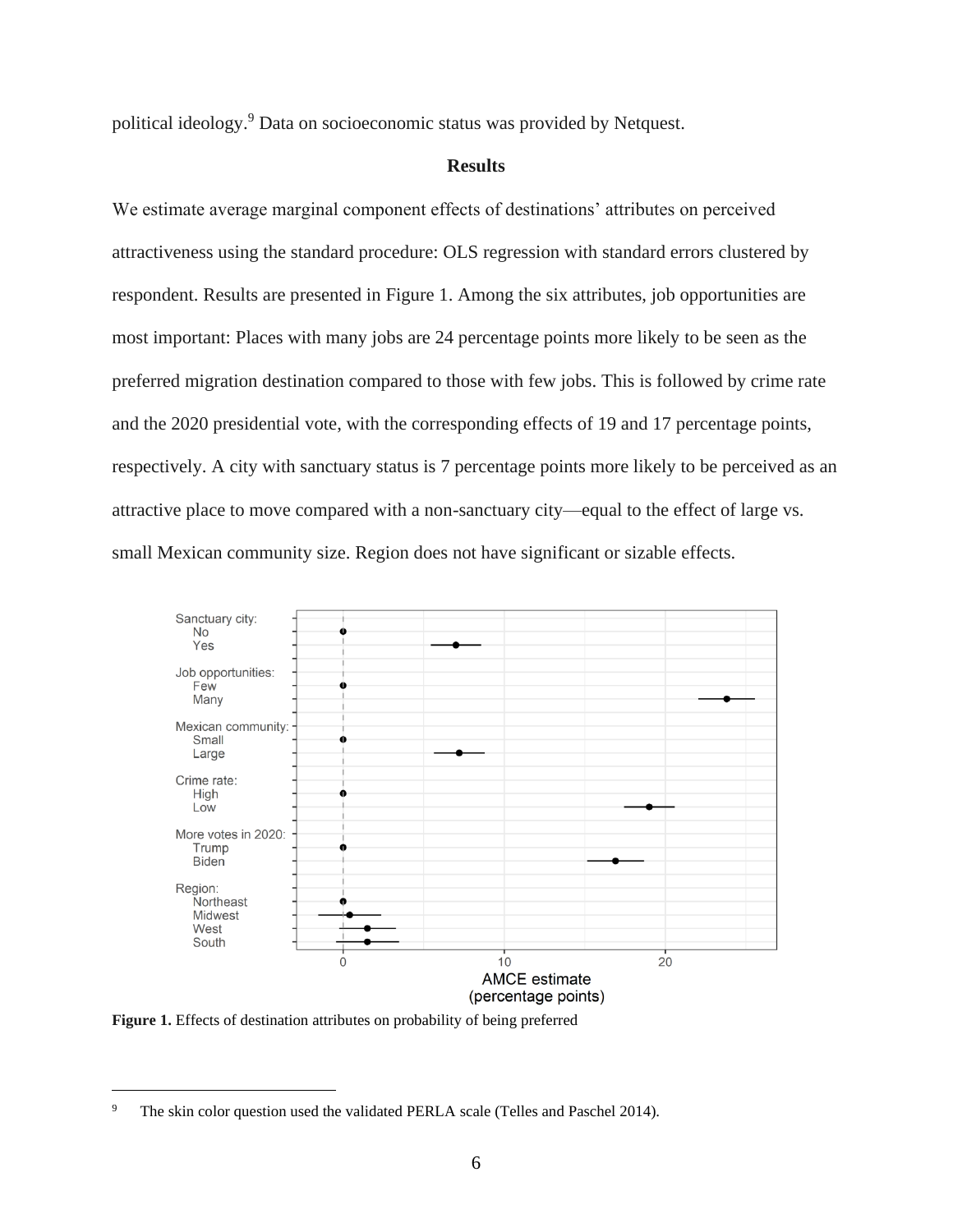We also explore effects' heterogeneity across respondents' skin color, socioeconomic status, and political ideology (see Figure A2 in Online Appendix). We find significant, but moderate, preferences for immigration destinations with sanctuary policies across all these characteristics. We also do not find sizable heterogeneities for the effects of other attributes.

#### **Conclusion**

In this paper, we have explored how potential migrants factor sanctuary policies into their moving preferences. Following existing research on Latinos bearing the disproportionate burden of immigration enforcement in the United States, we have hypothesized that potential immigrants from Mexico will prefer sanctuary jurisdictions. We indeed have found that sanctuary status has a significant and non-trivial positive effect on the perceived attractiveness of potential migration destinations. At the same time, it is significantly and substantially lower than the corresponding effects of job opportunities and crime rates. Moreover, the 2020 presidential vote seems to serve as a more powerful cue for the place's friendliness toward immigrants from Mexico than the official sanctuary status. These effects do not depend on respondents' skin color, socioeconomic status, or political ideology.

Importantly, we cannot speak to how the results of our study generalize beyond the attitudes of Mexicans, even to neighboring countries and regions such as Central America. Future research may consider how potential migrants from parts of the world other than Latin America consider sanctuary policies in U.S. cities. Additionally, our analysis does not specifically consider preferences of those who intend to immigrate to the United States outside of the legal channels—and who may show stronger preferences for sanctuary jurisdictions. At the same time, it is unclear how sanctuary cities' attraction of undocumented immigrants will be seen by the public, given Americans' strong opposition to unauthorized immigration across the

7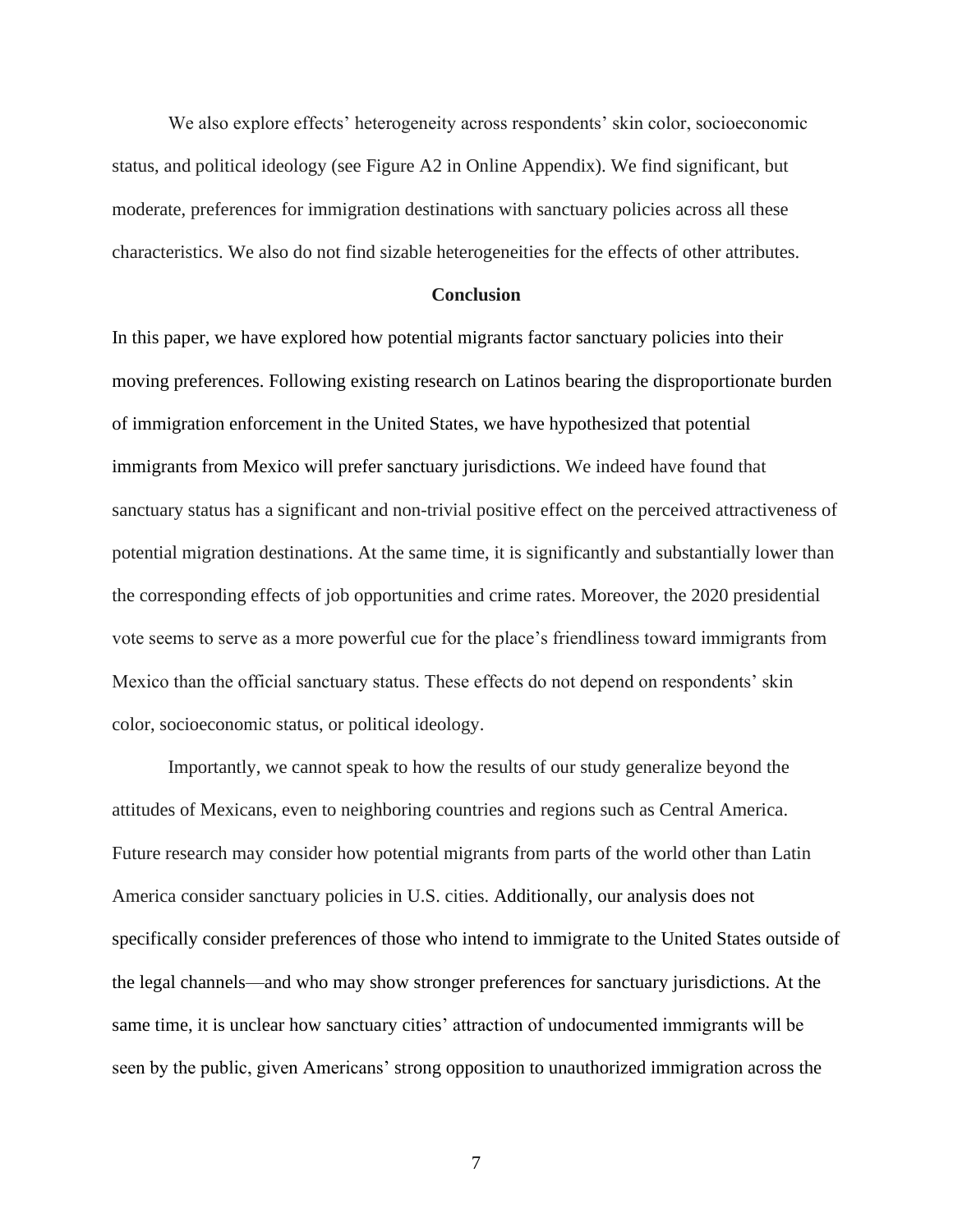partisan divide (Hainmueller and Hopkins 2015; Wright, Levy, and Citrin 2016).

Overall, our results suggest that localities with sanctuary policies may attract larger numbers of potential immigrants—but this effect is lower than supporters of such initiatives may have hoped. Migration decisions, instead, are predominantly driven by other structural factors, such as availability of jobs and crime rates. Official sanctuary policies only modestly boost the attractiveness of cities with social and political climates that are otherwise welcoming to newcomers.

#### **References**

- Bansak, Kirk, Jens Hainmueller, Daniel J. Hopkins and Teppei Yamamoto. 2018. "The Number of Choice Tasks and Survey Satisficing in Conjoint Experiments." *Political Analysis* 26 (1): 112–19.
- Carreras, Miguel, Giancarlo Visconti, and Igor Acacio. 2021. "The Trump Election and Attitudes toward the United States in Latin America." *Public Opinion Quarterly* 85 (4): 1092–102.
- Casellas, Jason P., and Sophia Jordan Wallace. 2020. "Sanctuary Cities: Public Attitudes Toward Enforcement Collaboration Between Local Police and Federal Immigration Authorities." *Urban Affairs Review* 56 (1): 32–64.
- Collingwood, Loren, Benjamin Gonzalez O'Brien, and Joe R. Tafoya. 2020. "Partisan Learning or Racial Learning: Opinion Change on Sanctuary City Policy Preferences in CA and TX." *Journal of Race, Ethnicity, and Politics* 5 (1): 92–129
- Duch, Raymond M., Denise Laroze, Constantin Reinprecht, and Thomas S. Robinson. 2022. "Nativist Policy: The Comparative Effects of Trumpian Politics on Migration Decisions." *Political Science Research and Methods* 10 (1): 171–87.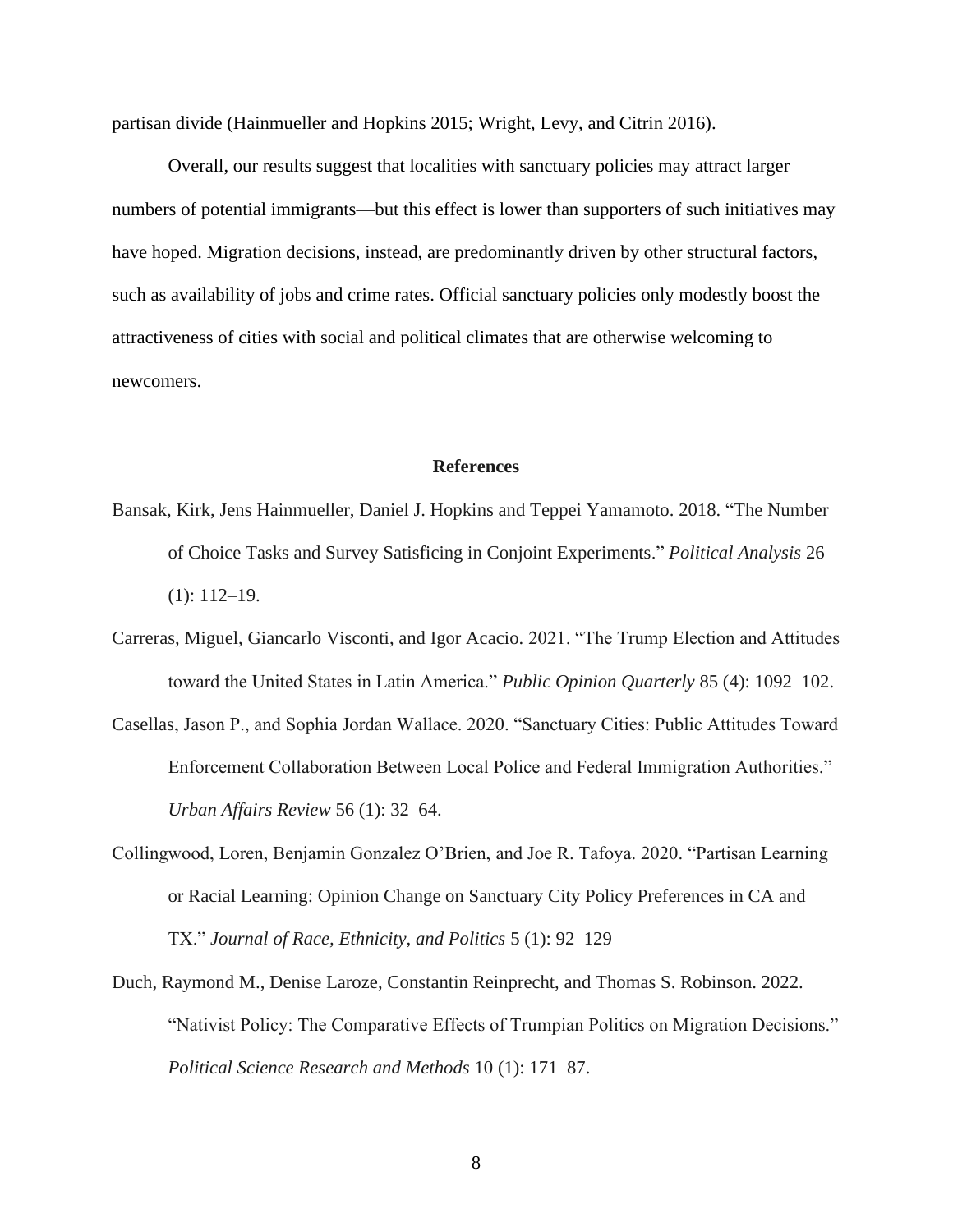- Ferwerda, Jeremy, and Justin Gest. 2021. "Pull Factors and Migration Preferences: Evidence from the Middle East and North Africa." *International Migration Review* 55 (2): 431–59.
- Gonzalez O'Brien, Benjamin, Loren Collingwood, and Stephen Omar El-Khatib. 2019. "The Politics of Refuge: Sanctuary Cities, Crime, and Undocumented Immigration." *Urban Affairs Review* 55 (1): 3–40.
- Hainmueller, Jens, Dominik Hangartner, and Teppei Yamamoto. 2015. "Validating Vignette and Conjoint Survey Experiments against Real-World Behavior." *Proceedings of the National Academy of Sciences of the United States of America* 112 (8): 2395–400.
- Hainmueller, Jens, and Daniel J. Hopkins. 2015. "The Hidden American Immigration Consensus: A Conjoint Analysis of Attitudes toward Immigrants." *American Journal of Political Science* 59 (3): 529–48.
- Hainmueller, Jens, Daniel J. Hopkins, and Teppei Yamamoto. 2014. "Causal Inference in Conjoint Analysis: Understanding Multidimensional Choices via Stated Preference Experiments." *Political Analysis* 22 (1): 1–30.
- Huang, Xi, and Cathy Yang Liu. 2018. "Welcoming Cities: Immigration Policy at the Local Government Level." *Urban Affairs Review* 54 (1): 3–32.
- Huo, Yuen J., John F. Dovidio, Tomas R. Jimenez, and Deborah J. Schildkraut. 2018. "Local Policy Proposals Can Bridge Latino and (Most) White Americans' Response to Immigration." *Proceedings of the National Academy of Sciences* 115 (5): 945–50.
- Martinez-Schuldt, Ricardo D., and Daniel E. Martinez. 2021. "Immigrant Sanctuary Policies and Crime-Reporting Behavior: A Multilevel Analysis of Reports of Crime Victimization to Law Enforcement, 1980 to 2004." *American Sociological Review* 86 (1): 154–85.

Mummolo, Jonathan, and Clayton Nall. 2017. "Why Partisans Do Not Sort: The Constraints on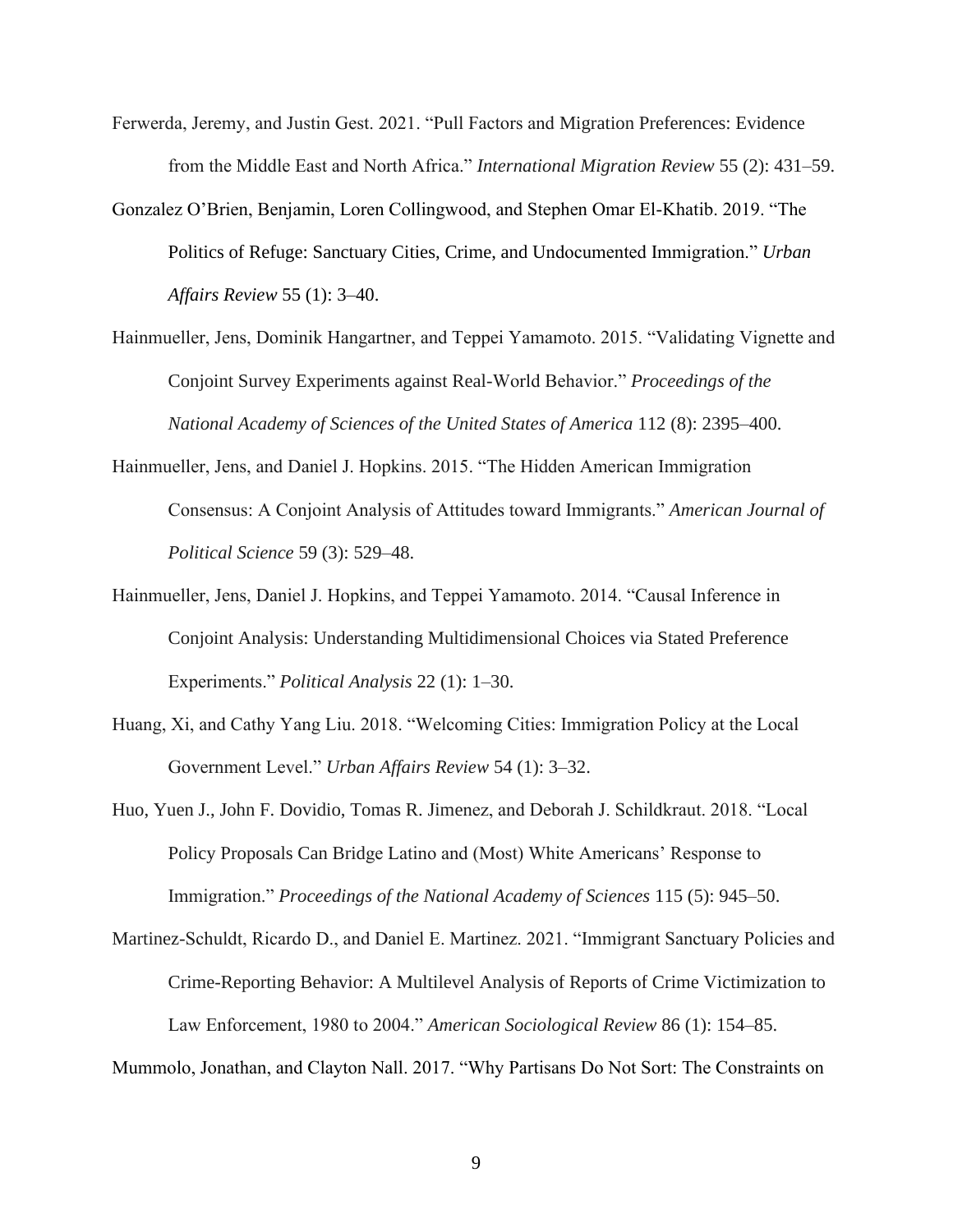Political Segregation." *Journal of Politics* 79 (1): 45–59.

- Nichols, Vanessa Cruz, Alana M. W. LeBron, and Francisco I. Pedraza. 2018. "Policing Us Sick: The Health of Latinos in an Era of Heightened Deportations and Racialized Policing." *PS: Political Science & Politics* 51 (2): 293–97.
- Ostfeld, Mara C., and Nicole D. Yadon. 2022. "Mejorando La Raza? The Political Undertones of Latinos' Skin Color in the United States." *Social Forces* 100 (4) 1806–32.
- Simmons, William Paul, Cecilia Menjivar, and Elizabeth Salerno Valdez. 2021. "The Gendered Effects of Local Immigration Enforcement: Latinas' Social Isolation in Chicago, Houston, Los Angeles, and Phoenix." *International Migration Review* 55 (1): 108–34.
- Telles, Edward, and Tianna Paschel. 2014. "Who Is Black, White, or Mixed Race? How Skin Color, Status, and Nation Shape Racial Classification in Latin America." *American Journal of Sociology* 120 (3): 864–907.
- Villarreal, Andres. 2010. "Stratification by Skin Color in Contemporary Mexico." *American Sociological Review* 75 (5): 652–78.
- Wang, Julia Shu-Huah, and Neeraj Kaushal. 2019. "Health and Mental Health Effects of Local Immigration Enforcement." *International Migration Review* 53 (4): 970–1001.
- Wright, Matthew, Morris Levy, and Jack Citrin. 2016. "Public Attitudes Toward Immigration Policy Across the Legal/Illegal Divide: The Role of Categorical and Attribute-Based Decision-Making." *Political Behavior* 38 (1): 229–53.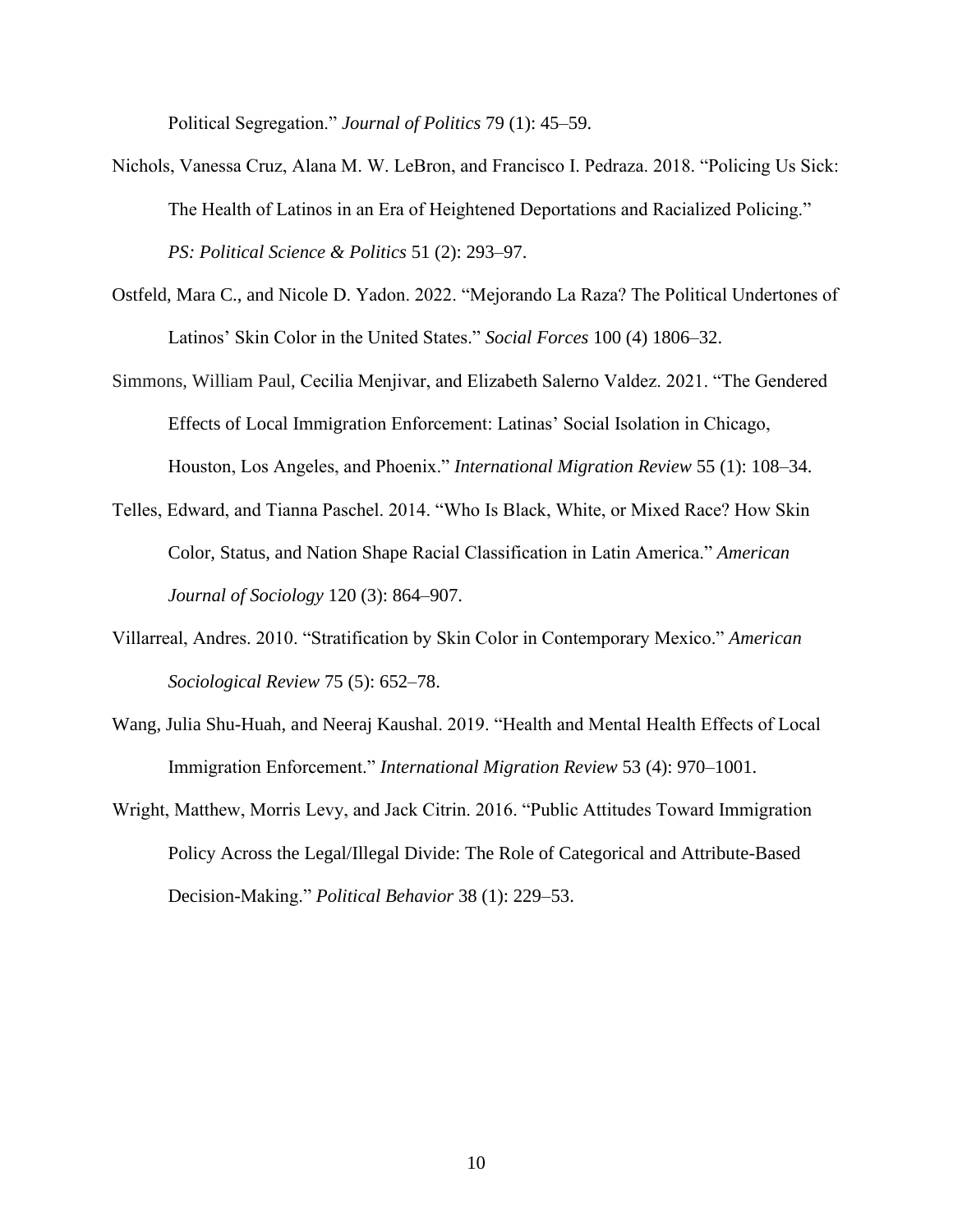## **Online Appendix**

## **Survey materials**

## *Conjoint preamble*

"This study considers how people decide on places in which to live and work. For the next few minutes, we are going to ask you to think of people moving to live and work in the United States -- either temporarily or permanently. We will provide you with several pieces of information about places someone may have an opportunity to move to. For each pair of places, please indicate which of the two, in your opinion, others would prefer to live and work in. This exercise is purely hypothetical. Even if you aren't entirely sure, please indicate which of the two places you think would be more attractive to people who move to the United States."

## *Ideology*

"In politics people sometimes talk of 'left' and 'right.' Where would you place yourself on this scale, where 0 means the left and 10 means the right?"

## *Skin color*

As you know, humans display a wide variety of physical attributes. One of these is skin color. How would you describe your skin color using the following scale?

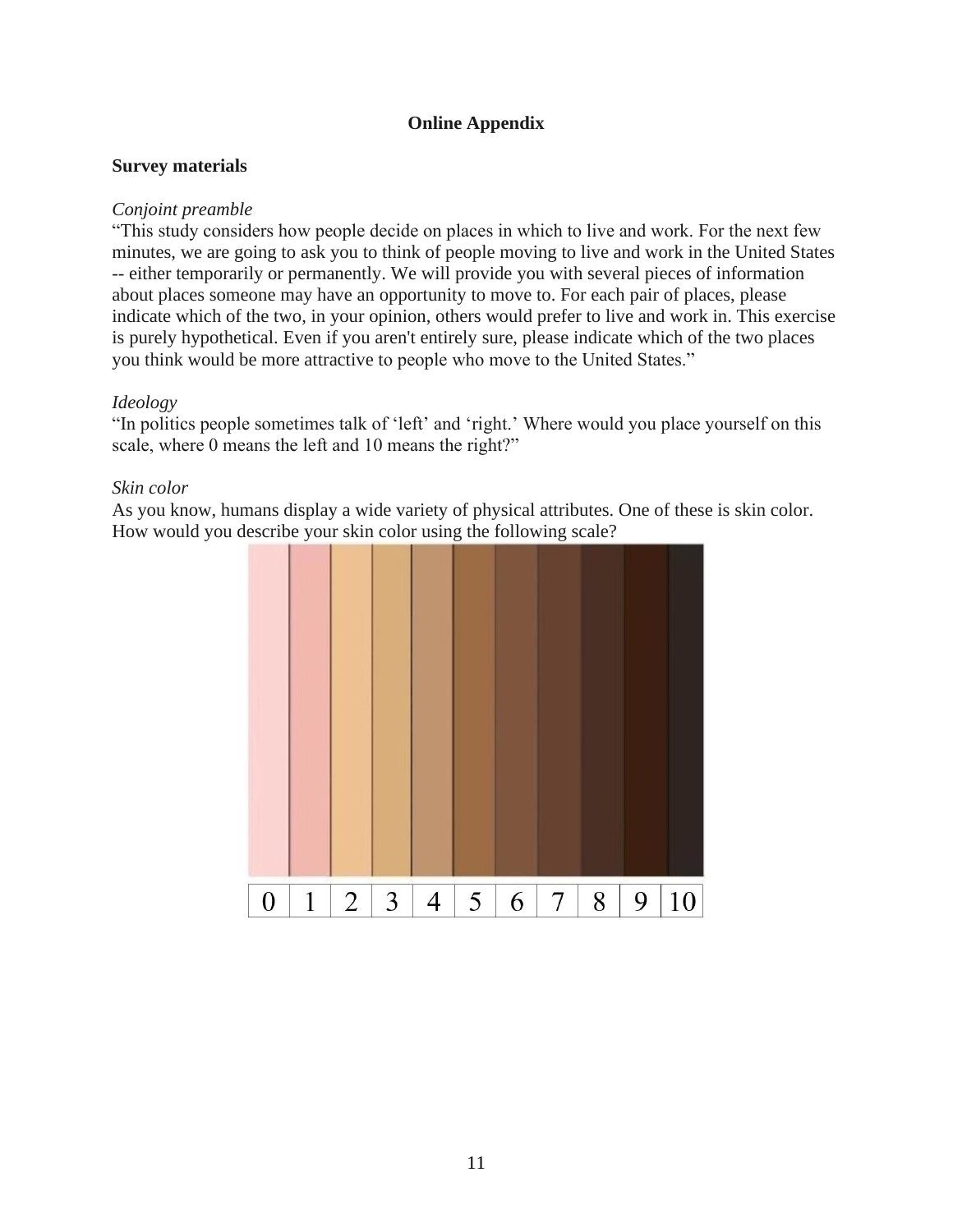Pair 1 of 10

Please carefully review information about the two U.S. places presented below, then answer the questions.

|                                                                                | Place 1      | Place 2      |
|--------------------------------------------------------------------------------|--------------|--------------|
| Sanctuary city (doesn't cooperate with immigration<br>enforcement in the U.S.) | Yes          | No.          |
| U.S. region                                                                    | Midwest      | Northeast    |
| Crime rate                                                                     | Low          | Low          |
| Candidate with most votes in the 2020 U.S.<br>presidential election            | <b>Biden</b> | <b>Biden</b> |
| Job opportunities                                                              | Many         | Many         |
| <b>Mexican community</b>                                                       | Small        | Small        |

Which of the two places described above, in your opinion, would others prefer to live and work in?

O Place 1

O Place 2

Figure A1. Conjoint design: sample city descriptions